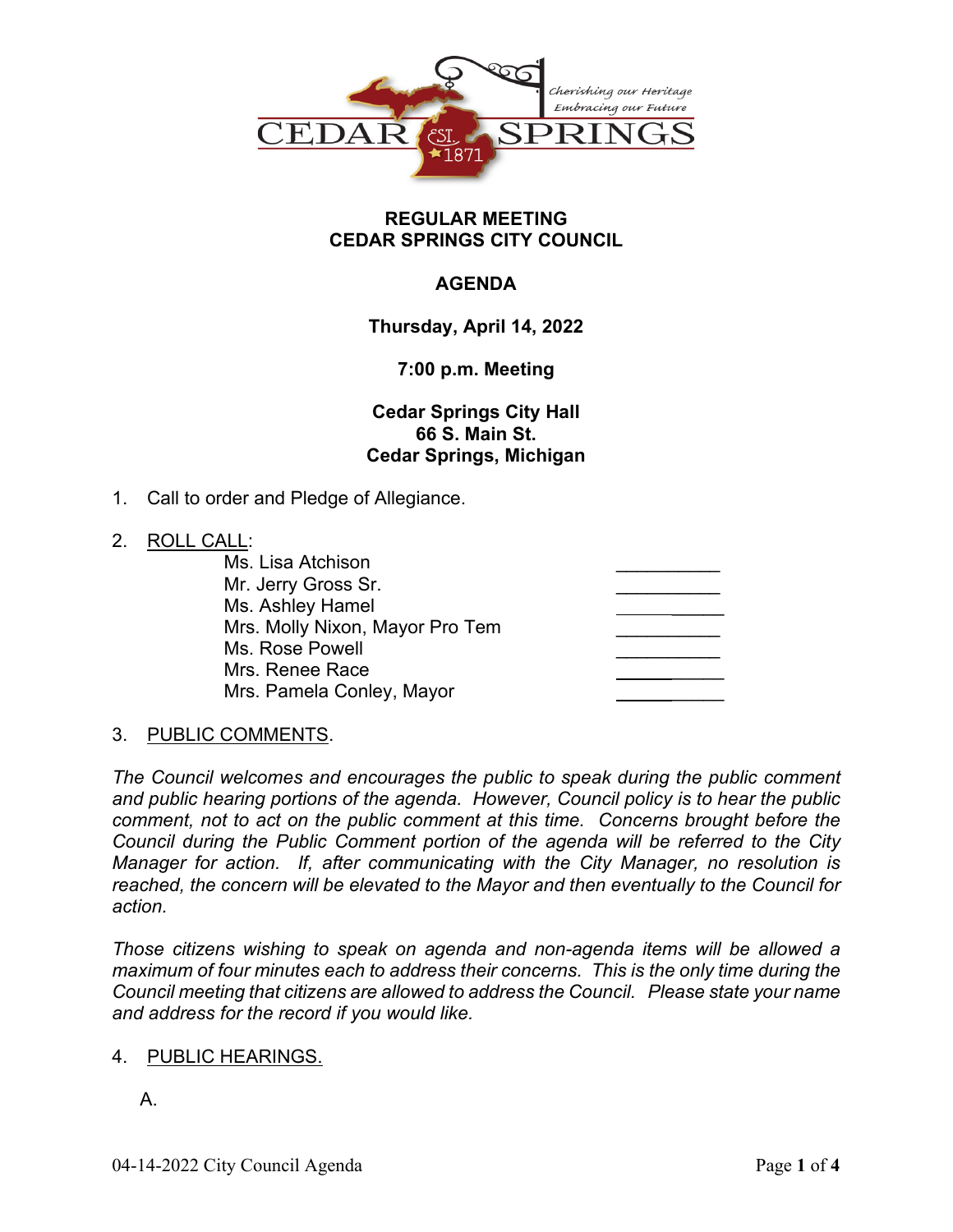# 5. ADOPTION OF AGENDA.

#### 6. CONSENT AGENDA.

*Councilmembers may request that any or all items be removed from the Consent Agenda. A motion is then in order to adopt all items not removed from the Consent Agenda. Requesting the removal of an item from the Consent Agenda is a prerogative afforded each councilmember and does not require the support of other councilmembers.*

- A. Approval of the minutes of the Regular Meeting March 10, 2022, Special Meeting March 17, 2022 and Special Meeting March 31, 2022.
- B. Approval of the Checks Paid Prior #s 46139 thru 46271 and Electronic Transfers totaling \$644,782.39.
- C. Motion to set public hearing for the 2022-2023 Budget for May 12, 2022.
- D. Motion to approve the quote from Aqua Aerobics to purchase processing cards for WWTP, price not to exceed \$6,466.33.
- E. Motion to approve quote from Infrastructure Alternatives, Inc to replace the failing air piping and air solenoids on the grit system at the WWTP, price not to exceed \$4,802.00.
- F. Motion to approve quote from USA Bluebook to purchase a Trinocular Microscope Phase Package for the WWTP, price not to exceed \$3,235.00.
- G. Motion to approve Ordinance 239 An Ordinance To Amend Chapter 32, Article III-Sidewalks, Division 2-Construction And Repair, Section 101 Through Section 104 Of The Code Of Ordinances For The City Of Cedar Springs – Third Reading.
- H. Motion to approve the Cedar Blitz Community Event Application for May 21<sup>st</sup>, 2022.
- I. Motion to approve quote from Hydro-Dyne Engineering, Inc to purchase grit compactor and drives at the WWTP, price not to exceed \$52,521.00.
- J. Motion to approve the Michigan Agribusiness Solutions Materials Management Agreement for service until December 31<sup>st</sup>, 2024 and authorize the City Manager to sign on behalf of the City.
- K. Motion to approve of the Easement For Sanitary Sewer And Watermain On parcels 41-02-25-226-001 and 41-02-25-201-002 and authorize the City Manager to sign on behalf of the City.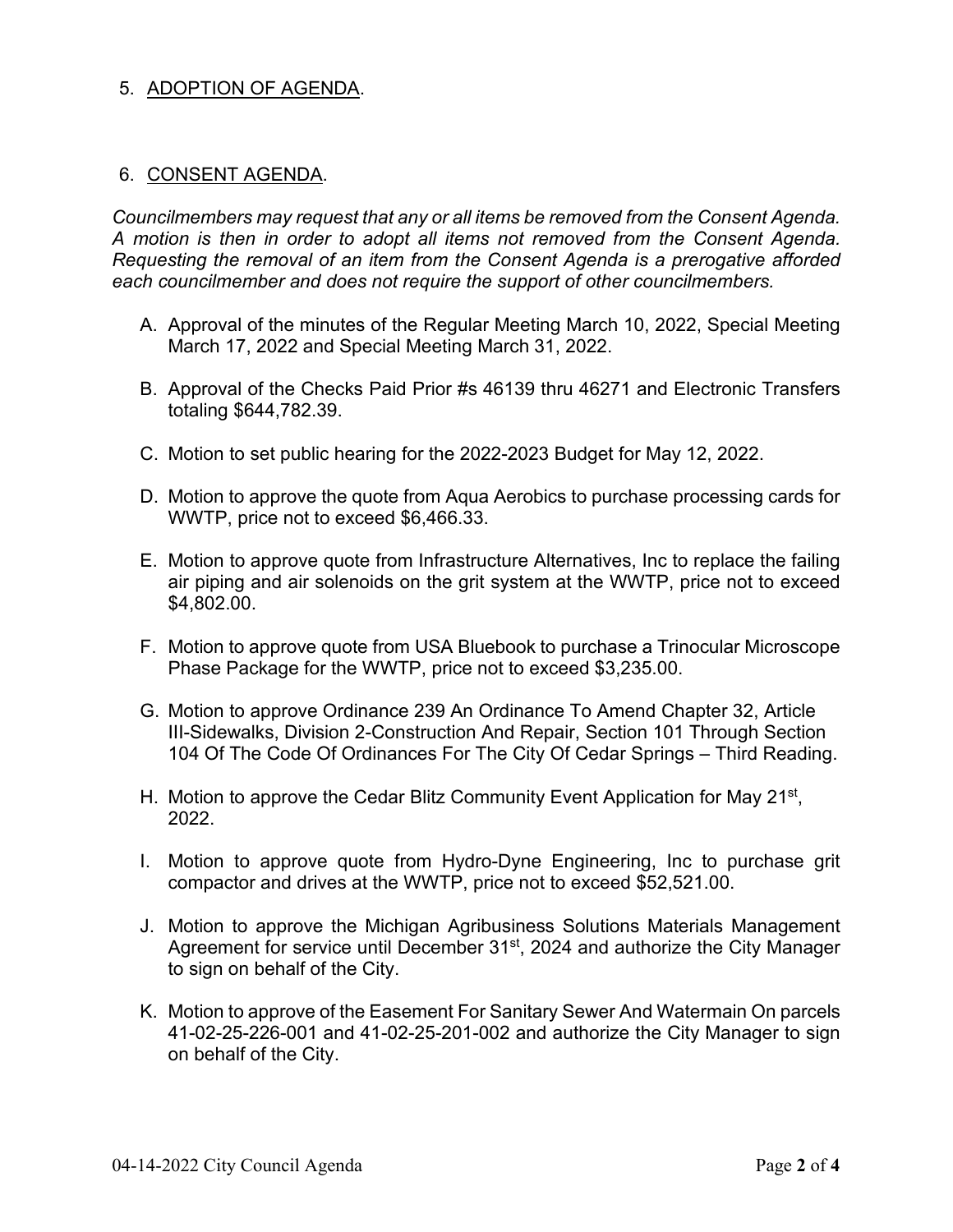L. Motion to approve the Site Development And Storm Water Runoff Facility Maintenance Agreement Phase 2 and authorize the City Manager to sign on behalf of the City.

### 7. ACTION ITEMS:

- A. 2022 Cedar Springs Social District Plan
	- i. Motion to approve Resolution 2022-08 A Resolution Approving and Recommending Michigan Liquor Control Commission Consideration And Approval Of Certain Licensees For Social District Permits Pursuant To Public Act 24 Of 2020
	- ii. Motion to approve Resolution 2022-09 A Resolution Designating Social Districts That Contain Commons Areas In Order To Allow Certain On-Premises Liquor Licensees Expanded Use Of Shared Areas For Consumption Of Alcohol Pursuant To Public Act 24 Of 2020
- B. Motion to approve Resolution No. 2022-10 A Resolution To Adopt The 2022- 2023 Annual Rate Increase For Municipal Water And Sewer Service to increase water rates 2% and sewer rates 5% .

# 8. DISCUSSION ITEMS:

- A. Preliminary Budget
	- i. Proposed 2022-2023 Budget
- B. Discussion on Sidewalk Policy
- C. Discussion on proposed purchase of City property adjoining 13590 White Creek Ave.
	- i. 13590 White Creek Ave. Map
- D. Discussion on AN ORDINANCE TO: AMEND CHAPTER 32, ARTICLE VIII-SECTION 32-696 USES-C THROUGH E, SUBPART (b) CHURCHES OF THE CODE OF ORDINANCES FOR THE CITY OF CEDAR SPRINGS-First Reading
- E. Discussion on the City Impact proposed purchase or donation of North Park land for a parking lot
	- i. North Park Map

i.

- F. Discussion of the proposed White Creek Flats multi-family development
	- i. Site Plan
	- ii. Floor Plans and Exterior Elevations
	- iii. Requested Eligible Tax Financed Expenses
	- iv. CM Memo on White Creek Flats requested TIF/Brownfield request